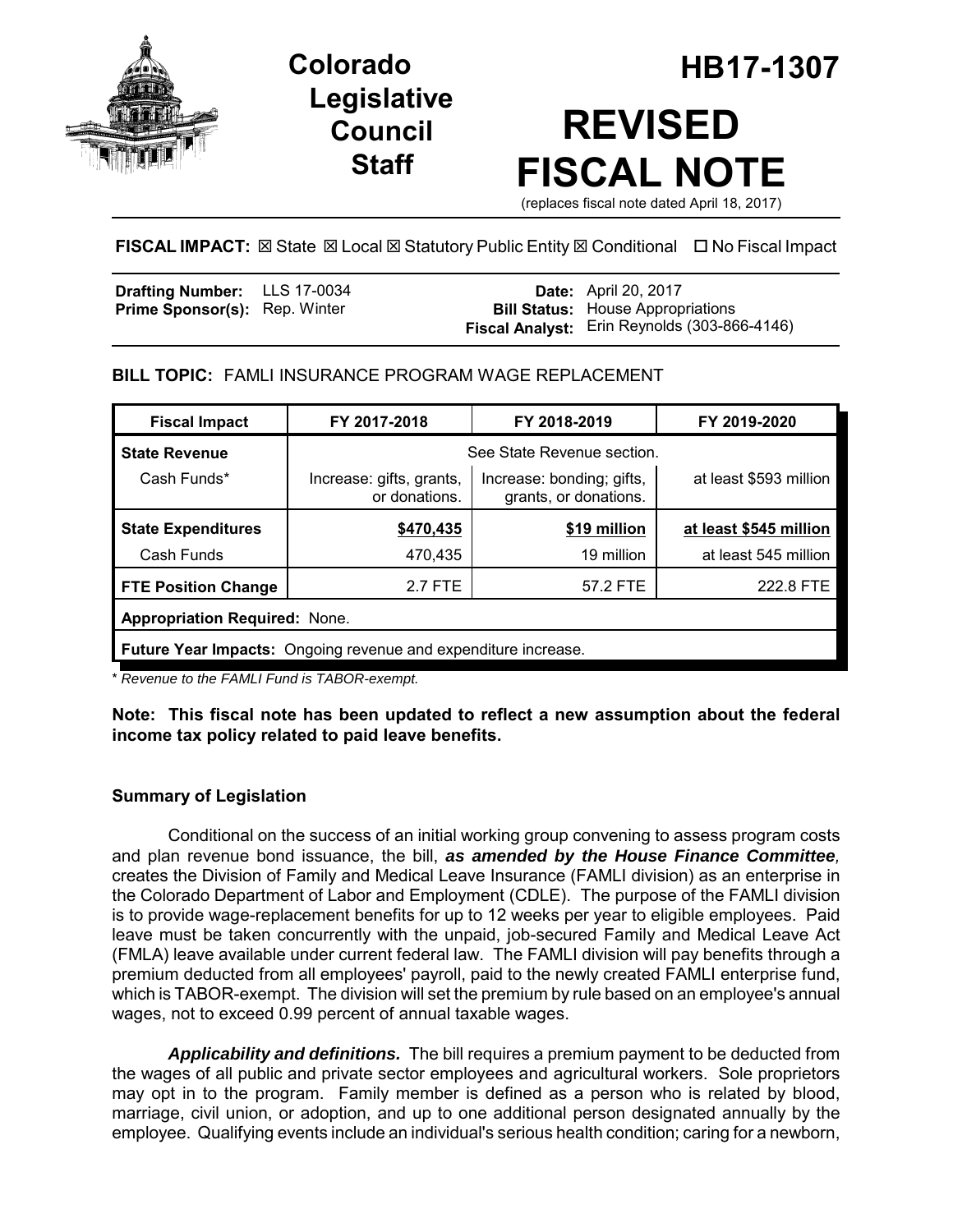an adopted child, or a child placed through foster care for the first year; caring for a family member with a serious health condition; events related to a family member's active military duty; or any other leave authorized by the FMLA.

**Eligibility.** An employee is eligible to participate in the program after working 680 hours (504 in the case of an airline flight crew member) during the employee's qualifying year, and at least 90 days for his or her current employer.

*Elective coverage.* Self-employed individuals may elect coverage for an initial period of not less than three years or a subsequent period of not less than one year. The individual opts in by filing a notice of election in writing with the director, which becomes effective on the day the notice is filed. Notice must be provided to the division in advance of withdrawal from the program.

*Premiums and benefits.* The division director must determine the premium amount, not to exceed 0.99 percent of total annual taxable wages, and may adjust the premium amount annually to ensure actuarial fund soundness and to avoid an excessive fund balance. If necessary, the division director may later establish a solvency surcharge by rule.

Table 1 shows the benefit amount in relation to the individual's annual salary amount as a percentage of the annual mean wage, as determined by the Bureau of Labor Statistics, for all occupations in Colorado. Benefits are capped at \$1,000 per week. The \$1,000 cap will be adjusted each year in relation to the personal income growth rate.

| Table 1. Benefit Structure Under HB17-1307                       |                                                                 |  |  |  |
|------------------------------------------------------------------|-----------------------------------------------------------------|--|--|--|
| <b>Individual's Income Compared</b><br>to State Annual Mean Wage | <b>Percentage of Weekly Wage</b><br><b>Eligible for Benefit</b> |  |  |  |
| not more than 20%                                                | 95%                                                             |  |  |  |
| 20% to 30%                                                       | 90%                                                             |  |  |  |
| 30% to 50%                                                       | 85%                                                             |  |  |  |
| 50% or more                                                      | 66%                                                             |  |  |  |

The division must make the first benefit payment to a claimant within two weeks after the claim is filed, and bi-weekly thereafter, for up to 12 weeks. The division must adjust the maximum weekly benefit according to a formula outlined in the bill annually beginning January 1, 2020.

*Proof of eligibility.* The division director will set rules related to claim forms and the manner in which claims are filed; however, the bill makes several requirements related to claims, including that an employee prove eligibility, meet certain hourly thresholds of employment per year, disclose relevant medical records, and attest that his or her employer was notified in writing. The division may also require additional attestations from employees.

*Employer requirements.* Employers must collect premiums through a payroll deduction and remit the funds to the division. Employers can choose to establish a designated person selection process and allow employees to annually update their designated person; if no process is set up by the employer, the employee designates upon making a claim. Employers may not require employees to take any other form of leave during an employee's FAMLI leave. If an employer has a disability or family leave policy already in place, this leave can be taken concurrent to FAMLI leave. Finally, employers must post notices related to and notify new hires of the FAMLI benefit program.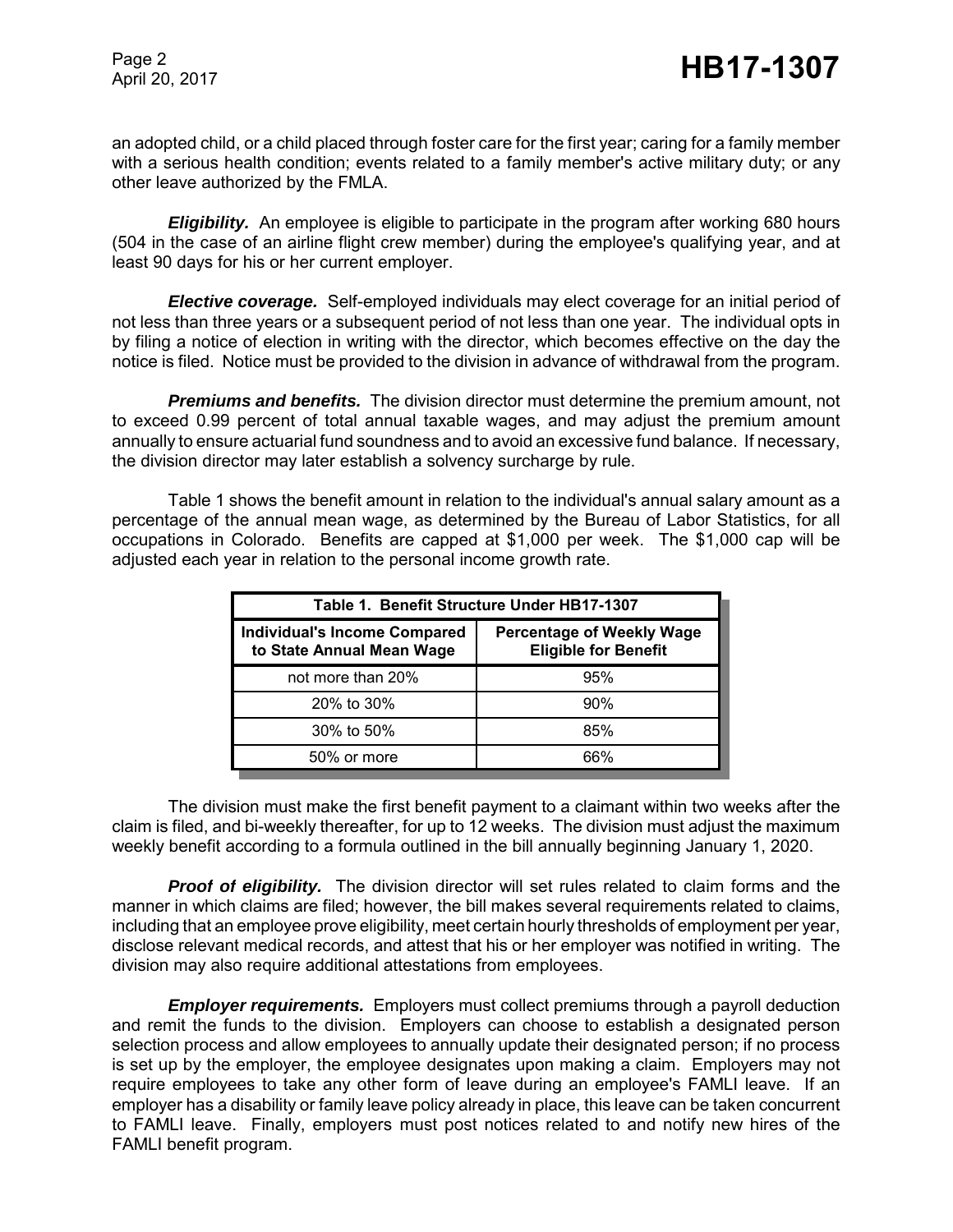Page 3

*Employer assistance.* The CDLE must determine the nominal and reasonable assistance to provide to employers to offset initial costs of creating the payroll deduction from the FAMLI Fund.

*FAMLI Fund.* The FAMLI Fund is an enterprise fund within the State Treasury. The fund may be used only to repay revenue bonds issued to cover start-up costs; collect employee FAMLI premiums; pay FAMLI benefits to employees; and cover program administration and outreach costs. The fund may receive any gifts, grants, or donations accepted by the division. The fund is continuously appropriated to the FAMLI division.

*Claim denial and appeals process.* The division may deny a FAMLI leave claim, and the employee may appeal the division's decision using the same process in law for unemployment insurance appeals. An employee has 20 calendar days to submit his or her appeal in writing. Upon receipt, the division must schedule a hearing.

*Employer penalties.* While an employee is on leave, an employer must maintain the employee's benefits and may not discriminate against the employee in response to the employee's actual or requested leave. The division director will create a fine structure for employers who violate these requirements.

*Employee fraud.* An employee who commits FAMLI leave fraud commits an unclassified misdemeanor punished by an unwaivable fine of \$1,000. The director may also develop a procedure for recovering erroneous benefit payments, and may exercise discretion to partially or wholly waive repayment amounts under certain circumstances.

*Other division responsibilities.* The director must follow federal tax withholding policies and may establish any other rules as necessary to establish the program. The division must report to the General Assembly by September 1, 2020, and each year thereafter, on program participation, including demographics, as well as premium rates, fund balances, and outreach efforts.

*Income tax deduction.* The bill creates an individual income tax deduction for FAMLI benefits.

*Timeline.* The bill requires the following implementation schedule:

- program implementation begins July 1, 2018;
- outreach program implemented by January 1, 2019;
- employee premium collection begins July 1, 2019; and
- benefits available as of January 1, 2020.

## **Background and Data**

*Federal Family and Medical Leave Act.* The federal FMLA entitles eligible employees of covered employers to take up to 12 weeks of unpaid, job-protected leave for specified family and medical reasons, with continuation of group health insurance coverage under the same terms and conditions as if the employee had not taken leave. Employees may use sick time, vacation time, or other accrued leave time along with FMLA leave in order to continue being paid. The employer must have at least 50 employees within 75 miles of an employee's worksite for the employer to be subject to FMLA requirements.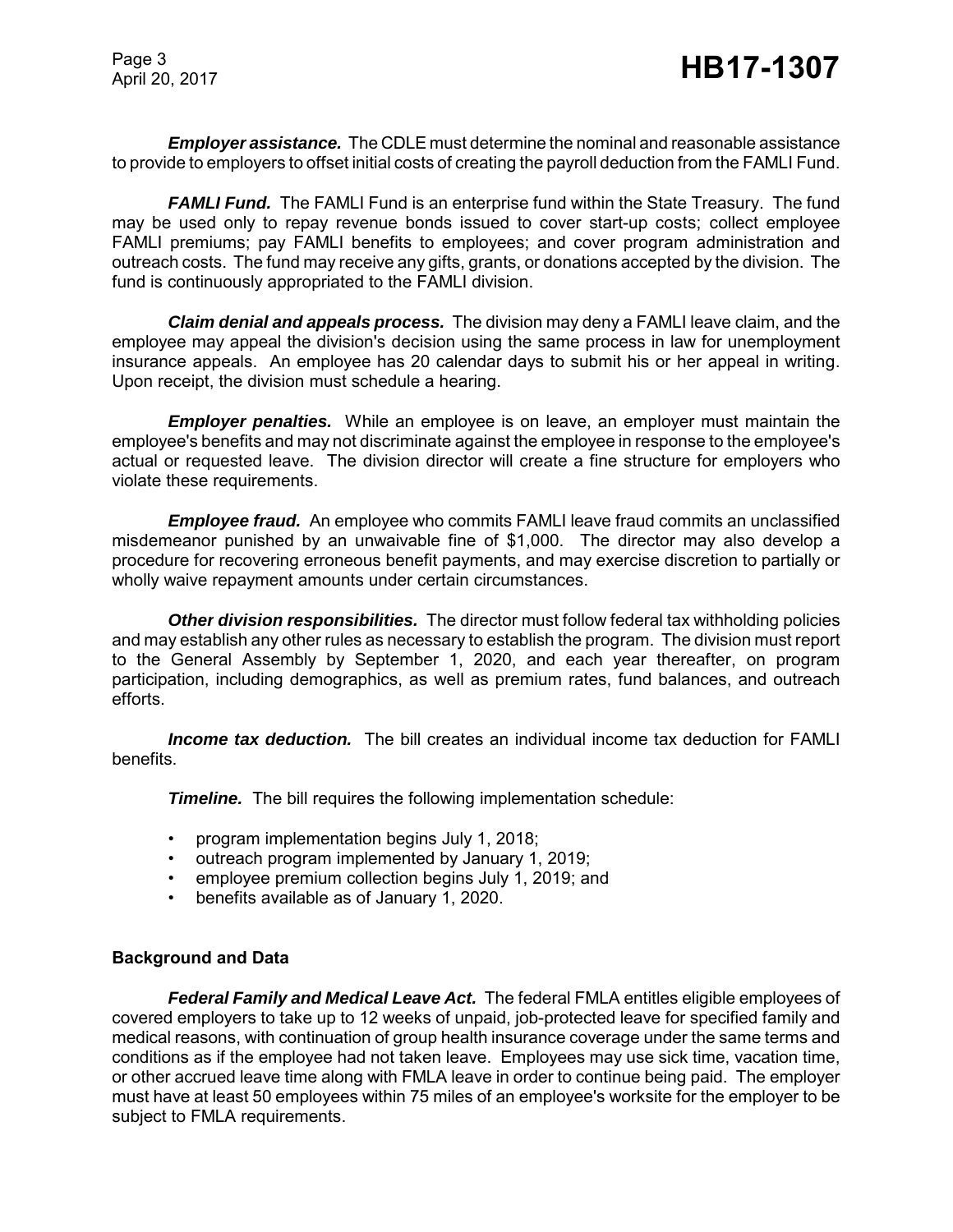*Paid family leave in other states.* Three states — California, New Jersey, and Rhode Island — currently have paid family leave programs; California's began in 2002, New Jersey's in 2008, and Rhode Island's in 2013. The family leave programs operate in conjunction with each state's temporary disability insurance program. The programs are funded through employee contributions. Washington passed a paid family leave program in 2007 that has not yet been funded. New York and Washington D.C. have also recently passed paid family leave programs, effective 2018 and 2020, respectively. The utilization rate in these states has varied between 1.5 and 5 percent.

*Colorado employment data.* Table 2 shows the number of Colorado employees by employer type. As a point of reference, under current federal law, the only employee group currently covered under FMLA are those who work for a private employer that employs 50 or more individuals. The bill covers all but federal employees, and coverage is mandatory for all but sole proprietors, who may opt in to the benefit program.

| Table 2. Colorado Employees by Category        |                            |  |  |  |
|------------------------------------------------|----------------------------|--|--|--|
| <b>Type of Employer</b>                        | <b>Number of Employees</b> |  |  |  |
| Private Employer Employing $\geq 50$ Employees | 1,084,744                  |  |  |  |
| Private Employer Employing < 50 Employees      | 1,081,773                  |  |  |  |
| <b>Agricultural Sector</b>                     | 18,127                     |  |  |  |
| Sole Proprietor                                | 138,700                    |  |  |  |
| <b>State Government</b>                        | 97,784                     |  |  |  |
| <b>Local Government</b>                        | 257,330                    |  |  |  |
| <b>Federal Government</b>                      | 54,860                     |  |  |  |
| <b>Total Employees in Colorado</b>             | 2,733,318                  |  |  |  |
| Total Employees Estimated in Fiscal Note*      | 2,539,758                  |  |  |  |

*Source: Quarterly Census of Employment Wages (2016, 3rd Quarter), CDLE.*

*\* This fiscal note has not included sole proprietors (who may opt in under the bill) or federal employees in the number of total employees participating in the program.*

*Comparable crime.*Legislative Council Staff is required to include certain information in the fiscal note for any bill that creates a new crime, changes the classification of an existing crime, or changes an element of the existing crime that creates a new factual basis for the offense. The bill creates an unclassified misdemeanor for employee FAMLI fraud. A similar offense exists for Unemployment Insurance fraud. In the past three years, there have been 16,632 fraud cases received by CDLE, for an average of 3 percent of all UI claims. No demographic information is available. The CDLE handles these cases through a District Attorney's office, and cases are heard in District Court. Based on this proxy, the fiscal note assumes 1 percent of FAMLI claims will be fraudulent, or 875 claims per year. See State Revenue– Fine revenue section for more information.

## **State Revenue**

Conditional on the procurement of gifts, grants, and donations, and the successful convening of a working group, the bill will impact state revenue as follows:

• FAMLI Fund increase from gifts, grants, or donations in FY 2017-18;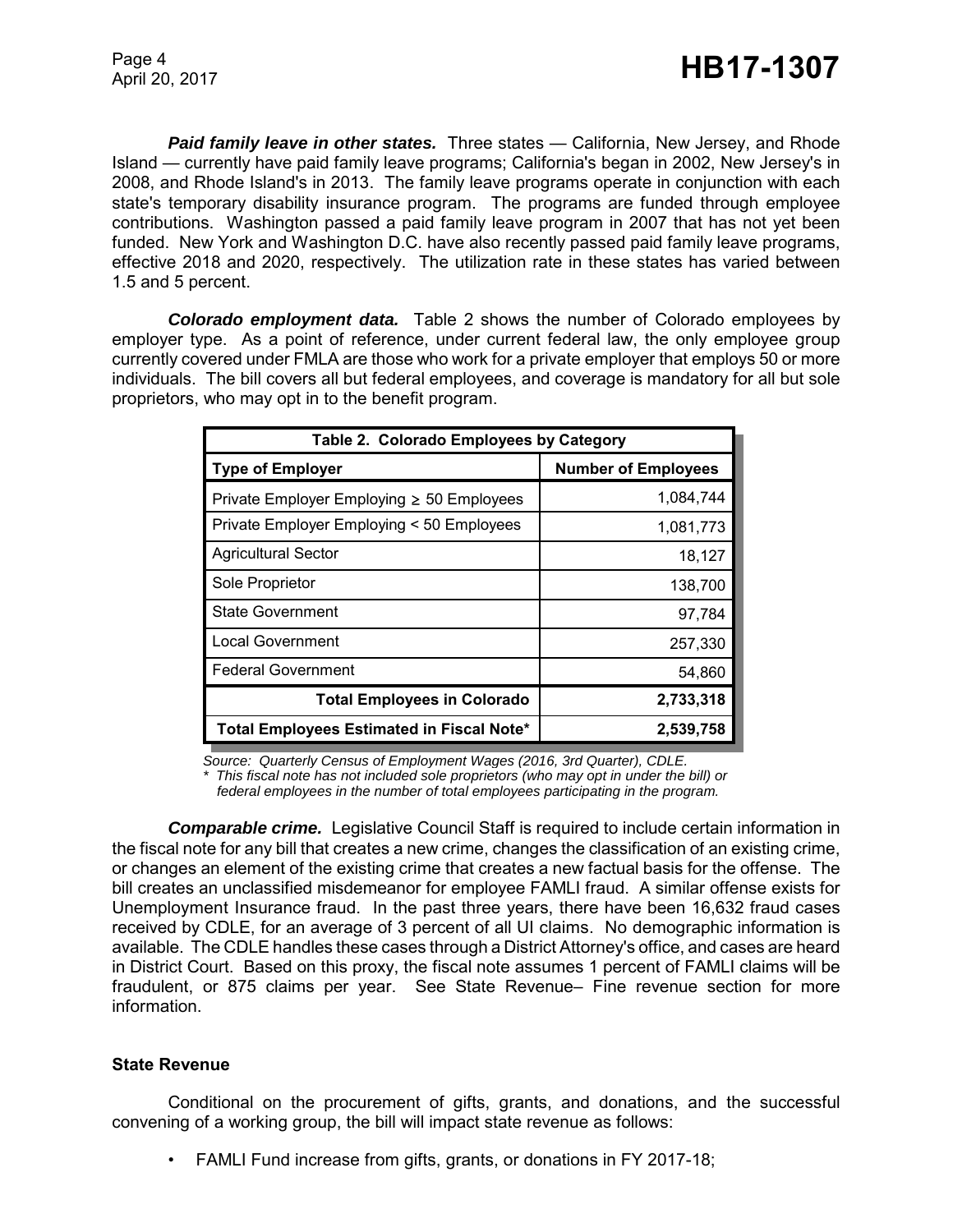Page 5

Page 5<br>April 20, 2017 **HB17-1307** 

- FAMLI Fund increase from bond proceeds in FY 2018-19;
- General Fund reduction from individual income taxes beginning in FY 2018-19; and
- FAMLI Fund increase from premiums and fines beginning in FY 2019-20.

*Bonding and gifts, grants, and donations.* In advance of premium revenue collection, a combination of bonding and gifts, grants, and donations is required to cover start-up costs for the enterprise, which cannot be funded by the state. The amount of revenue to the FAMLI division will depend on many factors that have not been estimated for this fiscal note, but at a minimum will cover the costs outlined in Table 4 for FY 2017-18 and FY 2018-19. No source of gifts, grants, or donations has been identified at this time.

*IRS treatment of FAMLI premium payments.* Because the IRS has already determined that the family leave benefit is taxable in other states that have implemented the program, the fiscal note assumes that the bill will have no impact on General Fund revenue from individual income taxes.

*Income tax deduction for FAMLI benefit payments.* The income tax deduction in the bill for individuals who utilize FAMLI benefits is not expected to affect state revenue, because the benefit is not part of taxable income under current law.

*FAMLI Fund.* The division will begin collecting premiums on July 1, 2019, for deposit into the FAMLI Fund which will increase cash fund revenue by *at least \$592 million* per year beginning in FY 2019-20. The premium rate is to be set administratively by the FAMLI division, which will rely on the findings of an actuarial analysis before setting the rate. Under the bill, the maximum premium is 0.99 percent. A minimal amount of fine revenue related to employer penalties is also expected beginning in FY 2019-20. The fiscal note shows a range of premium revenue between 0.33 percent and 0.99 percent in Table 3.

*Data and assumptions.* This fiscal note applies the wage growth rate from the March 2017 Legislative Council Staff Economic and Revenue Forecast to the 2016 Colorado wage and salary income from the Bureau of Economic Analysis. It assumes that in the first fiscal year of premium collections (FY 2019-20), 2018 wage information will be used to estimate the premium.

| Table 3. FAMLI Premium Revenue Range Under HB17-1307 in FY 2019-20 |       |                                                |                              |                                     |  |  |
|--------------------------------------------------------------------|-------|------------------------------------------------|------------------------------|-------------------------------------|--|--|
| <b>Premium Rate Range</b>                                          |       |                                                | Low Range of                 | <b>Maximum</b>                      |  |  |
| Low                                                                | Max   | <b>Total Estimated</b><br><b>Taxable Wages</b> | Premium<br><b>Collection</b> | <b>Premium</b><br><b>Collection</b> |  |  |
| 0.33%                                                              | 0.99% | \$179 billion                                  | \$592 million                | \$1.8 billion                       |  |  |

*Fine revenue.* Beginning in FY 2019-20, assuming that 1 percent of individuals commit and are fined for FAMLI fraud per year, fine revenue to the FAMLI fund will increase by *at least \$875,000 per year* from the \$1,000 fine, in addition to restitution payments, which have not been estimated for this fiscal note.

## **State Expenditures**

Conditional on initial funding and working group success, the bill will increase state expenditures by: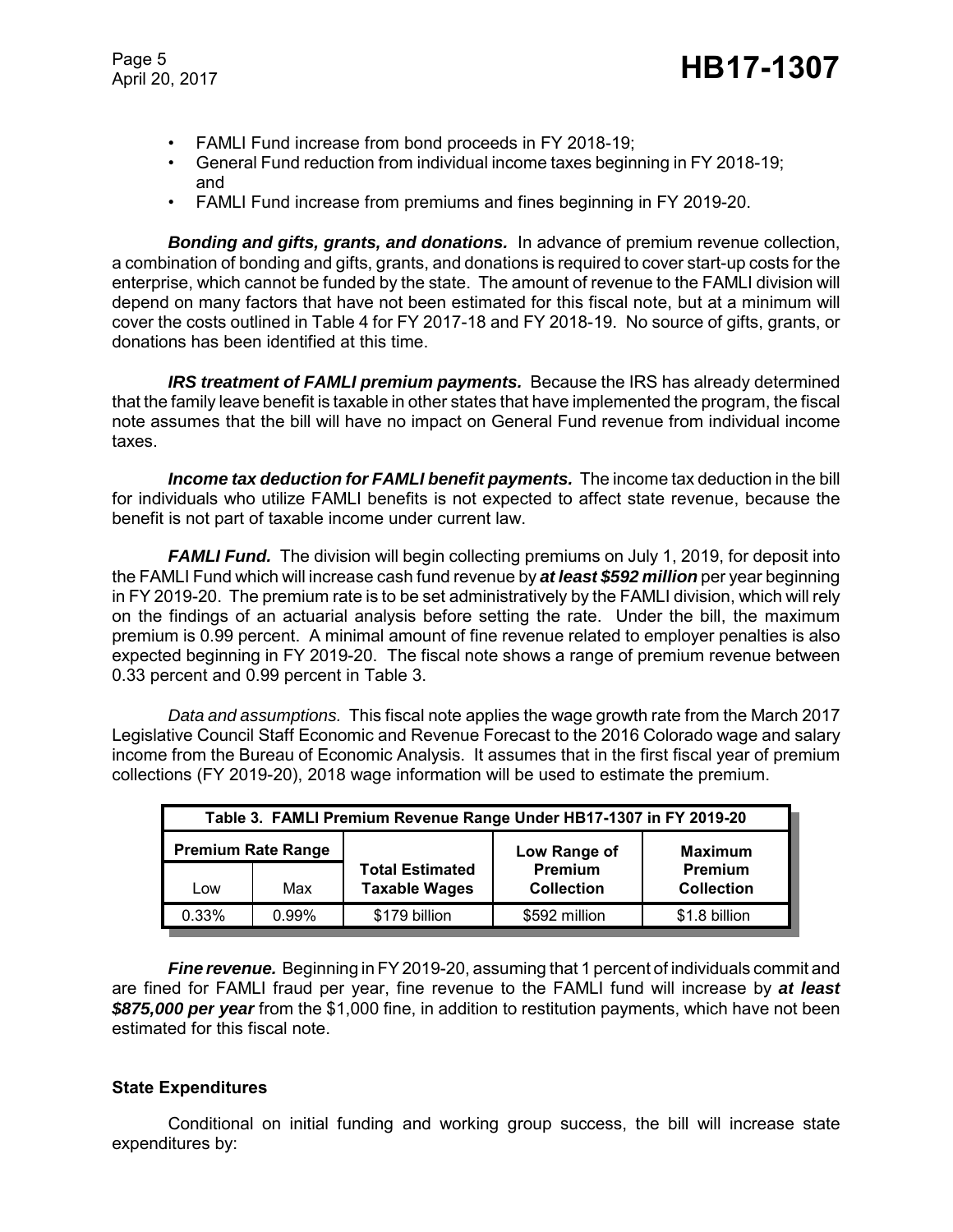- *\$470,435 and 2.7 FTE in FY 2017-18*, paid for by gifts, grants, or donations;
- *\$19 million and 57.2 FTE in FY 2018-19*, paid for by bond proceeds; and
- and at least *\$545 million and 222.8 FTE in FY 2019-20*, paid for by FAMLI premiums.

All expenditures are to be paid from the FAMLI Fund. These amounts are shown in Tables 4 and 5 and discussed below.

*Assumptions.* The costs in this fiscal note are based on the following assumptions:

- a 3.5 percent utilization rate and 2.5 million eligible employees, which results in an estimated 87,500 individuals who will utilize the program annually;
- the state's Unemployment Insurance (UI) program processed an average of 179,000 claims in the past two fiscal years; as a result, the fiscal note assumes that the FAMLI program will require approximately half of the resources dedicated to UI (the UI program currently employs 458 FTE); and
- because of essential differences between UI benefits and the FAMLI benefit created under the bill, the fiscal note assumes approximately one-quarter of the hearings staff currently dedicated to the UI program will be required for the FAMLI program.

*Division of Family and Medical Leave Insurance — CDLE.* The newly created FAMLI division will ramp up in the first two implementation years and bring on approximately half of the number of staff currently allocated to the UI program in FY 2019-20. An exception to the one-half staff rule is the hearings division, which is assumed to need one-quarter of the UI program staff, as explained in the Assumptions section above. Staff includes:

- a program director, deputy director, and director's assistant beginning in FY 2017-18;
- claim clerks, appeal clerks, research analysts, auditors, and file clerks, as well as additional executive director staff beginning in FY 2018-19; and
- hearings officers and assistants beginning in FY 2019-20.

Additionally, beginning in FY 2018-19, the FAMLI division will have costs for actuarial analysis, third-party program outreach, mailings, legal services, a phone system, an electronic content management system, and a banking interface. The division will also rely on the Office of Information Technology (OIT) to implement a technology platform, and require approximately 285 hours of legal services per year provided by the Department of Law. Beginning in FY 2019-20, the Department of Revenue (DOR) will require computer programming and taxpayer service division staff to manage the new income tax deduction created by the bill. These costs are outlined in Table 4 below, and OIT costs are discussed further below.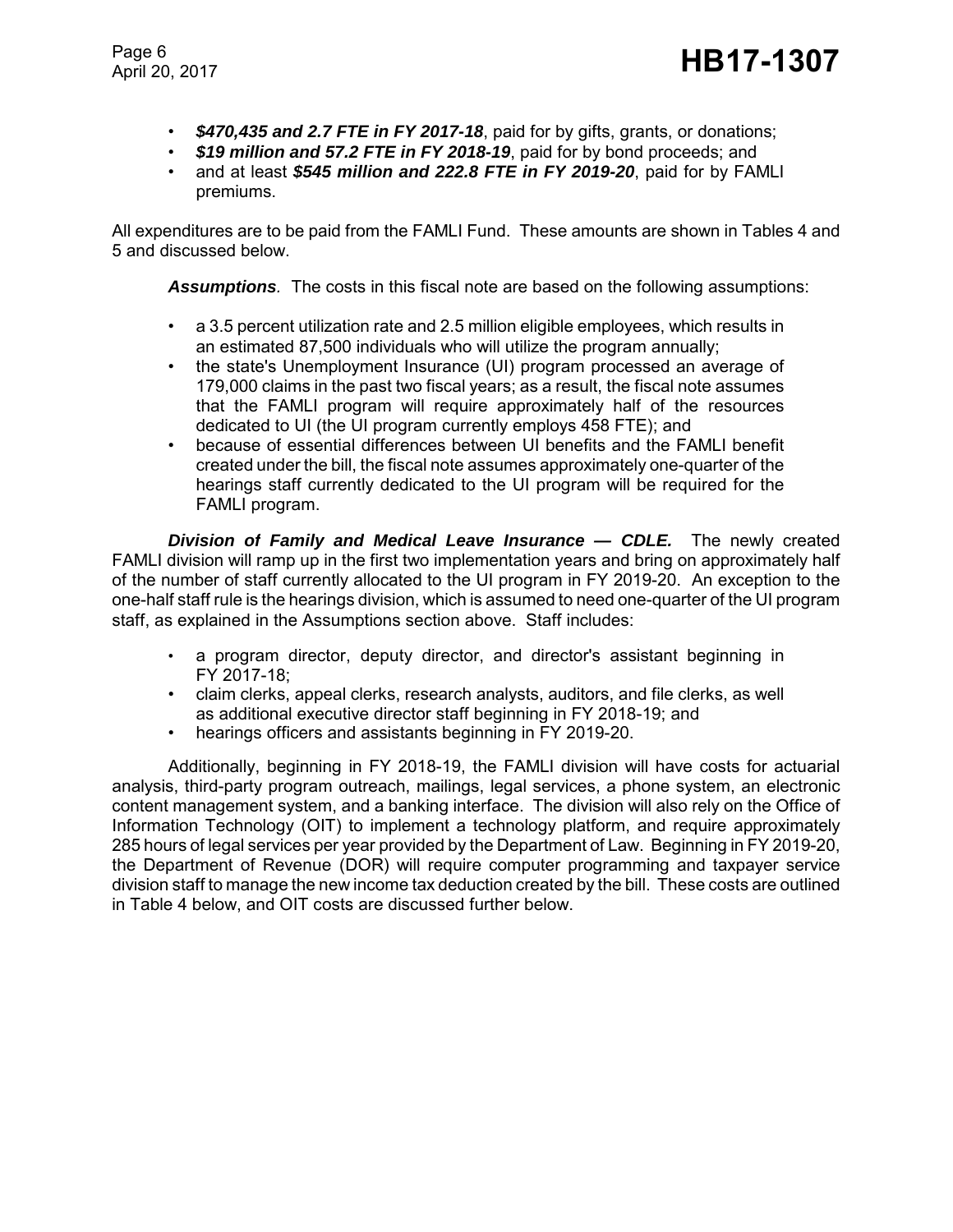| Table 4. Conditional Administrative Expenditures Under HB17-1307 |                |                 |               |  |  |
|------------------------------------------------------------------|----------------|-----------------|---------------|--|--|
| <b>CDLE Cost Components</b>                                      | FY 2017-18     | FY 2018-19      | FY 2019-20    |  |  |
| <b>Personal Services</b>                                         | \$206,642      | \$2,680,827     | \$10,837,614  |  |  |
| <b>FTE</b>                                                       | <b>2.7 FTE</b> | 47.0 FTE        | 209.0 FTE     |  |  |
| <b>Operating Expenses and Capital Outlay Costs</b>               | 16,674         | 251,582         | 960,436       |  |  |
| <b>Actuarial Analysis</b>                                        |                | 50,000          | 20,000        |  |  |
| Outreach                                                         |                | 500,000         |               |  |  |
| Mailings                                                         |                | 155,000         |               |  |  |
| <b>Legal Services</b>                                            |                | 27,089          | 27,089        |  |  |
| <b>FTE</b>                                                       |                | $0.2$ FTE       | $0.2$ FTE     |  |  |
| Call Center                                                      |                | 350,000         | 87,500        |  |  |
| Scanning                                                         |                | 56,000          |               |  |  |
| Accounting Interface                                             |                | 487,685         |               |  |  |
| Indirect Costs*                                                  | 54,879         | 844,219         | 3,655,149     |  |  |
| <b>CDLE Subtotal</b>                                             | \$278,195      | \$5,402,402     | \$15,587,788  |  |  |
| <b>OIT Cost Components</b>                                       | FY 2017-18     | FY 2018-19      | FY 2019-20    |  |  |
| <b>Personal Services</b>                                         |                | 828,602         | 828,602       |  |  |
| <b>FTE</b>                                                       |                | 10.0 FTE        | 10.0 FTE      |  |  |
| <b>Operating Expenses and Capital Outlay Costs</b>               |                | 37,718          | 9,500         |  |  |
| <b>Cell Phones</b>                                               |                | 400             | 400           |  |  |
| Training                                                         |                | 5,000           | 5,000         |  |  |
| Hardware and Software                                            |                | 12,500,000      | 12,500,000    |  |  |
| <b>Temporary Contractors</b>                                     | 192,240        |                 |               |  |  |
| Indirect Costs*                                                  |                | 159,389         | 159,389       |  |  |
| <b>OIT Subtotal</b>                                              | \$192,240      | \$13,531,109    | \$13,502,891  |  |  |
| <b>DOR Cost Components</b>                                       | FY 2017-18     | FY 2018-19      | FY 2019-20    |  |  |
| <b>Personal Services</b>                                         |                |                 | \$75,665      |  |  |
| <b>FTE</b>                                                       |                |                 | 1.8 FTE       |  |  |
| Operating Expenses and Capital Outlay Costs                      |                |                 | 11,116        |  |  |
| <b>Computer Programming</b>                                      |                |                 | 2,900         |  |  |
| <b>Centrally Appropriated Costs</b>                              |                |                 | 29,300        |  |  |
| <b>DOR Subtotal</b>                                              |                |                 | \$118,981     |  |  |
| <b>FAMLI Benefit Payments**</b>                                  |                |                 | \$516,000,000 |  |  |
| <b>TOTAL</b>                                                     | \$470,435      | \$18,933,511    | \$545,209,660 |  |  |
| <b>TOTAL FTE*</b>                                                | <b>2.7 FTE</b> | <b>57.2 FTE</b> | 222.8 FTE     |  |  |

 *\* Indirect costs will be paid from the FAMLI Fund.*

*\*\* More information about the FAMLI benefit payment calculation is shown in Table 5.*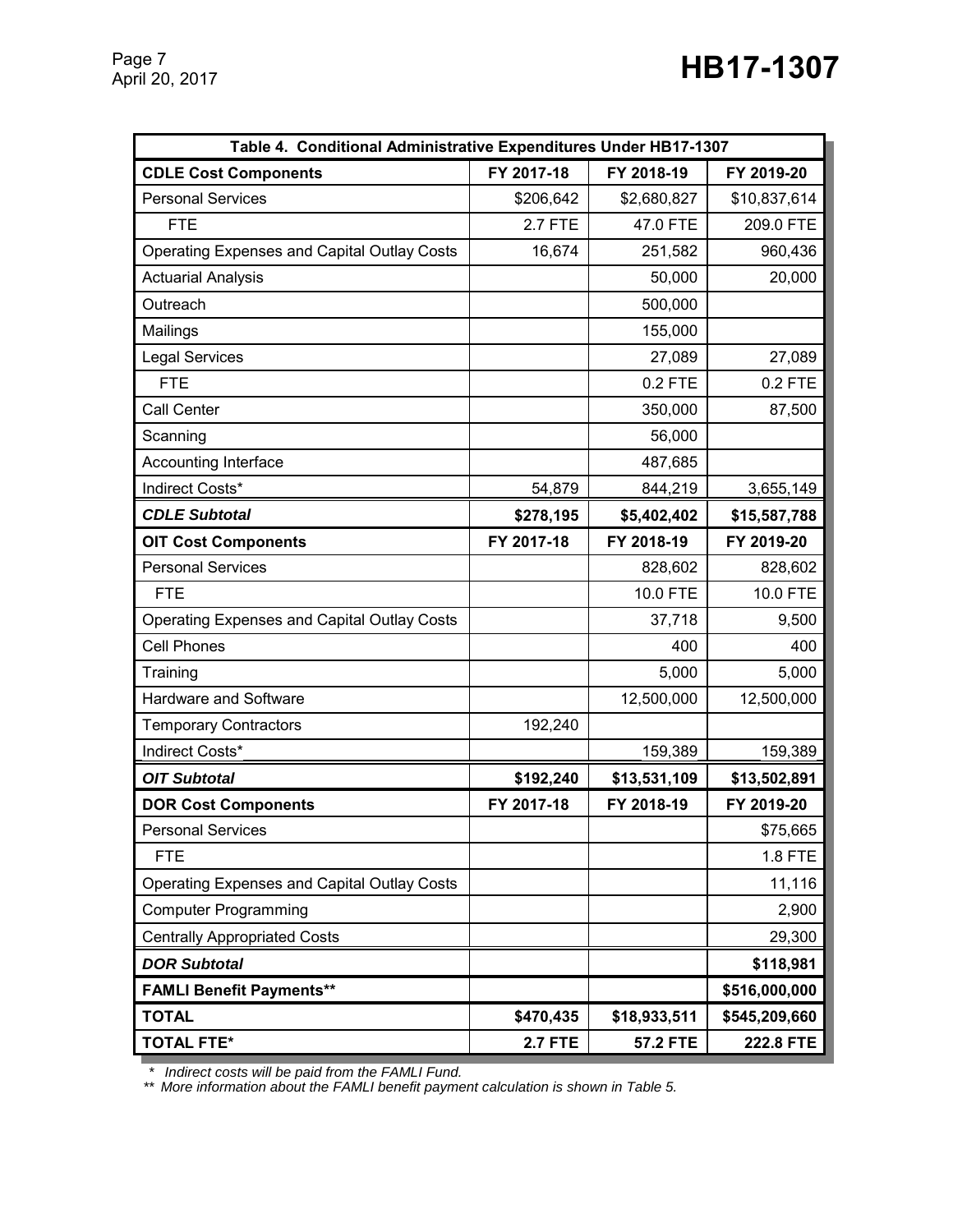*Office of Information Technology.* OIT will begin its requirements and approval work in FY 2017-18 with contract staff paid for with gifts, grants, or donations. The creation of the technology solution will take place from FY 2018-19 through FY 2019-20, to be paid for through bond proceeds. Costs shown are estimates based on the UI technology solution, but may change depending on many factors, including OIT's use of an open source code and actual system requirements, all of which will be determined during the initial start-up year. Ongoing maintenance costs, which are not shown in Table 4, are estimated at approximately \$5 million per year beginning in FY 2021-22.

*Department of Revenue.* Beginning in FY 2019-20, DOR's taxpayer services division will require 1.8 FTE to handle refund approvals, inventory management, protest correspondence, and increased call center volume. Computer programming is also required at the rate of \$200 per hour for 9 hours to update the GenTax system. Finally, imaging costs estimated at \$1,200 will be reappropriated to the Department of Personnel and Administration to update one tax form change. The fiscal note assumes that CDLE will provide DOR with electronic 1099 data. If this does not occur, DOR will request additional resources during the annual budget process.

*FAMLI benefits.*Beginning January 1, 2020, this bill will increase expenditures for FAMLI benefit payments. Table 5 shows the estimated benefits for FY 2020-21, the first full implementation year of the benefit program. The fiscal note uses \$56,720 as the annual mean wage (AMW) for 2020, which applies the employment growth rate from the March 2017 Legislative Council Staff Economic and Revenue Forecast to the 2016 Occupational Employment Statistics from the Bureau of Labor Statistics.

A minimum and maximum weekly benefit range is shown to indicate the dollar amounts relative to the income, percentage income compared to the annual mean wage, and FAMLI benefit under the bill. For the final column, which indicates an estimate of the annual FAMLI benefits the division will pay out in FY 2020-21, the fiscal note makes a basic estimate that each income group represents one-quarter (21,875) of the estimated 87,500 individuals that will utilize this benefit per year (2.5 million employees, 3.5 percent utilization rate), and shows the expenditure based on the 12-week maximum benefit.

| Table 5. Estimated FAMLI Benefits Paid to Individuals Under HB17-1307 |                                                  |                                              |                                |                                                |                                       |                                                                   |
|-----------------------------------------------------------------------|--------------------------------------------------|----------------------------------------------|--------------------------------|------------------------------------------------|---------------------------------------|-------------------------------------------------------------------|
| <b>Individual</b><br><b>Income</b><br>Compared<br>to AMW              | <b>Individual</b><br><b>Annual Wage</b><br>Range | <b>Individual</b><br>Weekly<br>Wage<br>Range | <b>FAMLI</b><br><b>Benefit</b> | Weekly<br>Income-based<br><b>Benefit Range</b> | 12-week<br><b>Maximum</b><br>Benefit* | <b>Estimated</b><br>Annual<br><b>FAMLI</b><br><b>Benefit Paid</b> |
| up to 20%                                                             | up to \$11,344                                   | up to \$218                                  | 95%                            | up to \$207                                    | \$2,487                               | \$54 million                                                      |
| 20% to 30%                                                            | 11,344 to                                        | 218 to 327                                   | 90%                            | 196 to 295                                     | 3,534                                 | 77 million                                                        |
| 30% to 50%                                                            | 17,016 to                                        | 327 to 545                                   | 85%                            | 278 to 464                                     | 5,563                                 | 122 million                                                       |
| 50% or more                                                           | 28,260 or more                                   | 545 or more                                  | 66%                            | 360 to 1,000                                   | 12,000                                | 263 million                                                       |
|                                                                       | <b>TOTAL</b>                                     |                                              |                                |                                                |                                       | \$516 million                                                     |

*\* Under the bill, the maximum weekly benefit amount will be adjusted annually according to personal income growth.*

*Indirect costs to CDLE and OIT.* Certain costs associated with this bill are typically addressed through the annual budget process and centrally appropriated in the Long Bill or supplemental appropriations bills, rather than in this bill. However, because the bill will be funded by the FAMLI Fund, which is an enterprise, CDLE and OIT costs are shown as indirect costs in Table 6. Leased space is included to show the impact of additional FTE at CDLE, and calculated at CDLE's rate of 250 square feet per FTE at \$21 per square foot.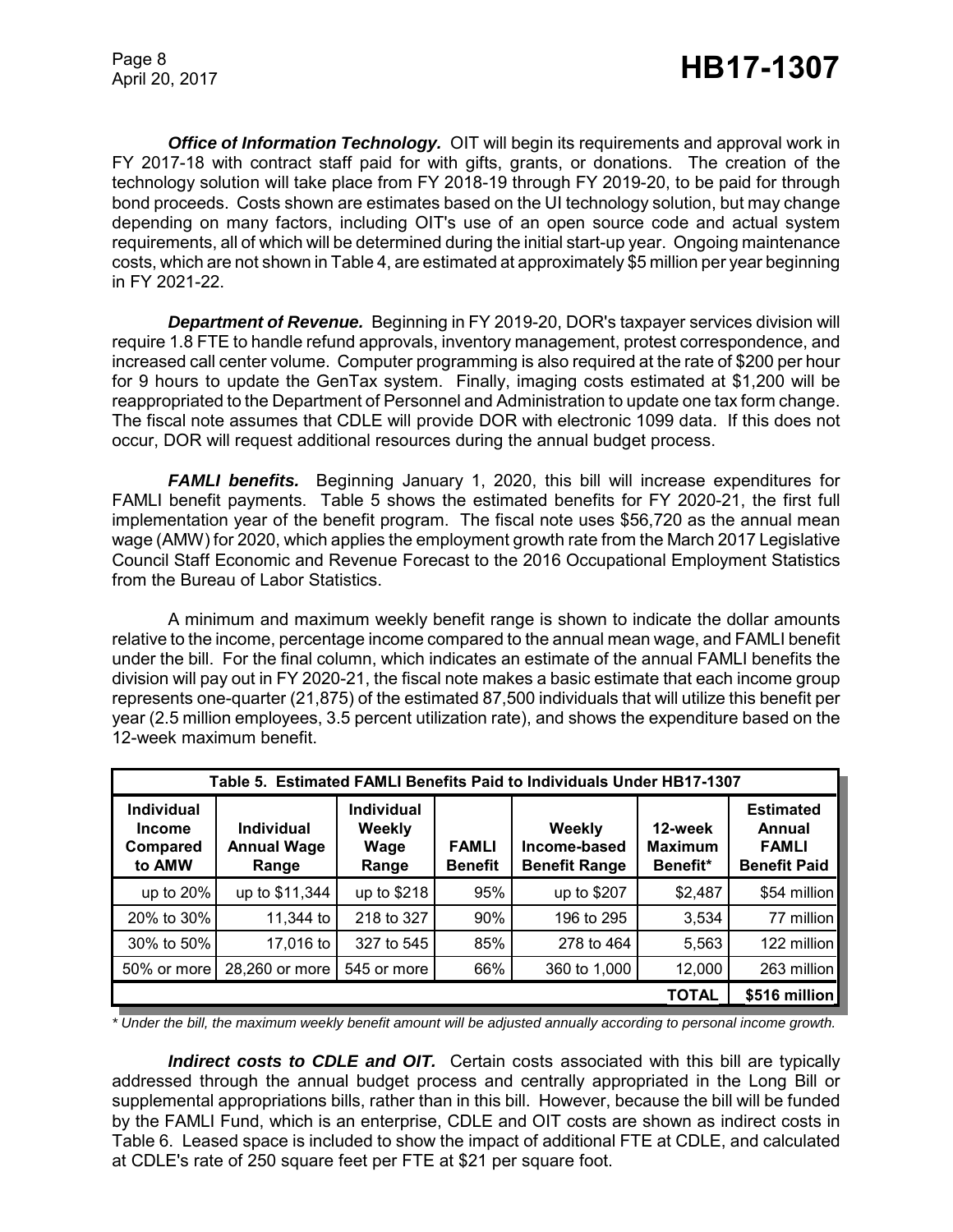| Table 6. Indirect Costs Under HB17-1307                          |          |           |             |  |  |
|------------------------------------------------------------------|----------|-----------|-------------|--|--|
| FY 2018-19<br>FY 2017-18<br>FY 2019-20<br><b>Cost Components</b> |          |           |             |  |  |
| Employee Insurance (Health, Life, Dental, and STD)               | \$51,287 | \$442,393 | \$1,671,928 |  |  |
| Supplemental Employee Retirement Payments                        | 46,470   | 314.465   | 1,045,360   |  |  |
| <b>Leased Space</b>                                              | 15.750   | 246,750   | 1,097,250   |  |  |
| <b>TOTAL</b><br>\$3,814,538<br>\$113,507<br>\$1,003,608          |          |           |             |  |  |

*Centrally appropriated costs for DOR.* Pursuant to a Joint Budget Committee policy, DOR costs are addressed through the annual budget process and centrally appropriated in the Long Bill or supplemental appropriations bills, rather than in this bill. Leased space for DOR is included to show the incremental impact of the additional FTE, and calculated at DOR's rate of 200 square feet per FTE at a rate of \$27 per square foot. The centrally appropriated costs subject to this policy begin in FY 2019-20, and include \$13,340 for employee insurance, \$6,780 for supplemental PERA, and \$9,180 for leased space, as shown in Table 4.

*All state agencies.* Workload will increase in all state agencies to perform employee outreach and to track and administer time, leave, and short-term disability (STD) claims. Tracking of the FMLA, STD, Workers' Compensation, and PERA STD can be administratively complex.

*Increased utilization of leave.* Additionally, the bill allows employees who have worked for at least 680 hours during their qualifying year to receive benefits. This is a lower threshold than the state's current eligibility requirements that require permanent state employees to perform one year of service before utilizing family and medical leave, and temporary state employees to have worked for at least 1250 hours in the qualifying year. This may have a significant fiscal and operational impact to departments that hire temporary employees, especially in round-the-clock departments such as the Departments of Corrections and Human Services.

To the extent additional resources are required related to these two issues, these will be requested during the annual budget process beginning in FY 2019-20.

*Department of Personnel and Administration.* The Department of Personnel and Administration (DPA) will set up the new deduction. It will also perform outreach to the state personnel system and update rules, technical guidance, and existing documentation to include information about the FAMLI benefit program. These workload increases can be accomplished within existing appropriations.

*Short-term disability benefits.* The bill may result in a reduction in the amount of STD benefits paid to employees, which may result in a cost savings through a reduction of the STD premium. If this occurs, this adjustment will be addressed through the total compensation analysis included in the annual budget process.

*Judicial Department.* Beginning in FY 2019-20, district courts are expected to see an increase in employee FAMLI fraud cases, and trial courts may see a minimal increase in discrimination cases against employers for violating the employment protection provisions of the bill. To the extent that these workload increases require additional resources, these will be requested during the annual budget process.